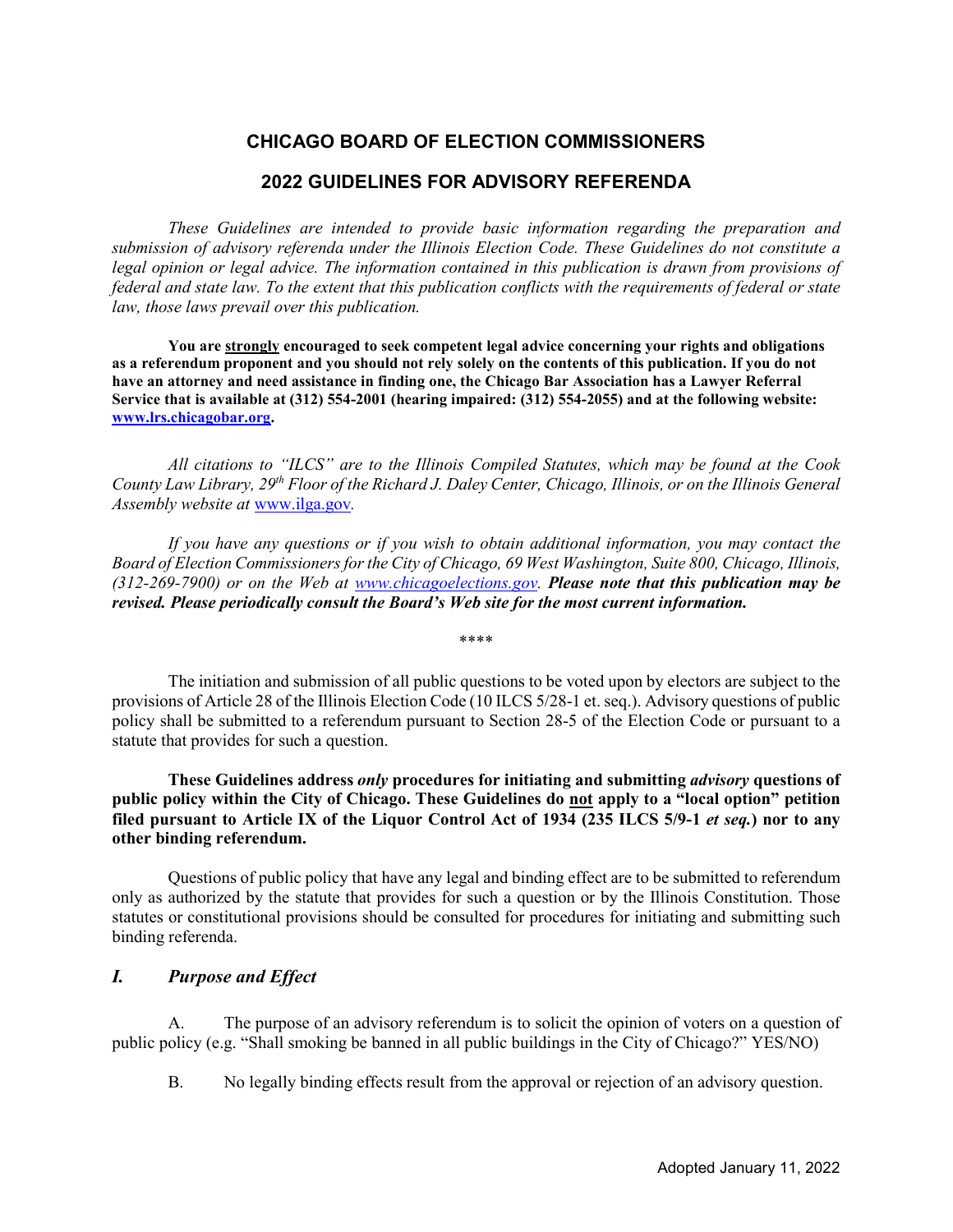## *II. Initiation and Submission*

- A. An advisory referendum may be initiated as follows:
	- 1. By petition (10 ILCS 5/28-6)
	- 2. By ordinance or resolution of the City Council (10 ILCS 5/28-6(b); 65 ILCS 5/3.1- 40-60)

B. An advisory question of public policy may be submitted to the voters of the *entire* City of Chicago (10 ILCS 5/28-6(a); 65 ILCS 5/3.1-40-60), or to the voters of a contiguous territory *less than* the City of Chicago (either a single precinct or multiple contiguous precincts, including all precincts in a ward)  $(10$  ILCS  $5/28-6(b)$ ).

## *III. Petition Requirements*

- A. Contents (10 ILCS 5/28-3)
	- 1. Petitions for submission of public questions must consist of sheets of uniform size, consecutively numbered and securely bound.
	- 2. Each petition sheet must contain, above the space for signatures, an appropriate heading that is the same for each sheet and that:

a. Sets forth the text of the question to be submitted to the voters (only one referendum question per petition $\mathbf{1}$ ).

- b. Specifies whether the question is to be submitted to:
	- i. the voters of the city at large; or
	- ii. the voters of a precinct or a group of precincts, in which case the petition must include
		- the precincts included in the territory concerning which the public question is to be submitted; and
			- a common description of the territory's geographic boundaries in plain and non-legal language, including a reference to streets, natural or artificial landmarks, addresses or any other method which would enable a voter signing the petition to be informed of the territory concerning which the question is to be submitted.

Ĩ. <sup>1</sup> 10 ILCS 5/28-3. See also *Czaja, et al., v. Petition for the "Take Charge Chicago" Referenda,* 18-EB-QPP-03 (Chicago Electoral Board 2018), affirmed *Pat Quinn, et al., v. Board of Election Commissioners for the City of Chicago, et al.,* 2018-COEL-000028 (Cir. Ct. Cook Co., Judge Hannon, Jan. 29, 2019), affirmed 2019 IL App (1st) 190189 (1st Dist. App. Ct., June 21, 2019), leave to appeal denied No. 125106 (Ill. Sup. Ct., Sept. 25, 2019).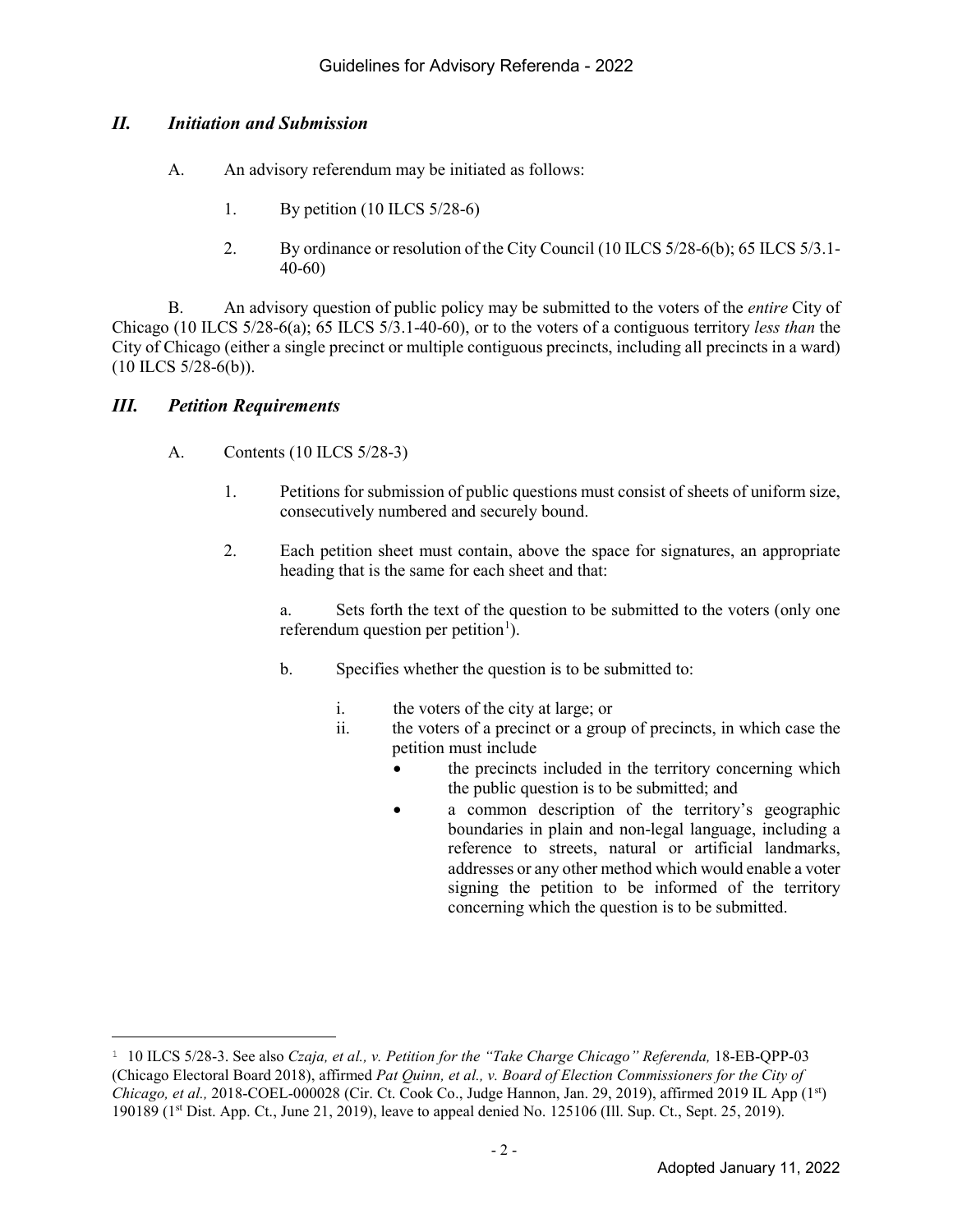### Guidelines for Advisory Referenda - 2022

c. Specifies the election at which the question is to be submitted (may not specify submission to an election more than one year, or 15 months in the case of a backdoor referendum<sup>2</sup>, after the date on which it is filed).

#### B. Signatures

- 1. For a citywide referendum, petition must be signed by a number of registered voters who reside in the city of Chicago equal to at least 8% of the total votes cast for Governor in the city of Chicago in the preceding gubernatorial election (November 6, 2018 General Election). (10 ILCS 5/28-6(a))
- 2. For a referendum in a city precinct, petition must be signed by a number of registered voters who reside in the precinct equal to at least 8% of the total votes cast for Governor in the precinct in the preceding gubernatorial election (November 6, 2018 General Election). (10 ILCS 5/28-6(b))
- 3. For a referendum in a combination of precincts, petition must be signed by a number of registered voters residing in any part of a precinct all or part of which includes all or part of the territory where the question is to be submitted equal to at least 8% of the total votes cast for Governor in the territory in the preceding gubernatorial election (November 6, 2018 General Election) (10 ILCS 5/28-6(b)).

*NOTE*: It is not clear in Section 28-6 of the Election Code whether the 8% requirement applies to the territory for all of the precincts as a whole or to each of the precincts individually. Therefore, it may be prudent to obtain signatures equal to or exceeding the 8% requirement in each precinct or part of the precinct.

- 4. Petition signers must be registered voters of the City if a citywide referendum, or of the precinct or precincts in which the referendum is to be submitted if less than the City. (10 ILCS 5/28-3) A registered voter means a person who is registered to vote at the address shown opposite his or her signature on the petition or was registered to vote at such address when he or she signed the petition. (10 ILCS 5/3- 1.2)
- 5. Signer of petition must *sign* (do not print) only his or her *own* name. A person may not sign for any other person, including a spouse, children, etc. Whoever signs the name of another person upon any petition may be guilty of forgery or fraud and may, on conviction, be punished accordingly. (10 ILCS 5/28-3)
- 6. Opposite the signature of each signer of the petition must be written or printed the signer's residence address, including the street address, city, county and state, except that the city, county or state of residence may be printed on the petition forms. Standard abbreviations may be used in writing the residence address, including street number. (10 ILCS 5/28-3)
- C. Circulation (10 ILCS 5/28-3)

Ĩ. <sup>2</sup> "Backdoor referendum" means the submission of a public question to the voters of a governmental unit, initiated by a petition of voters, residents or property owners of such governmental unit, to determine whether an action by the governing body of such governmental unit shall be effective, adopted or rejected. 30 ILCS 350/3(c).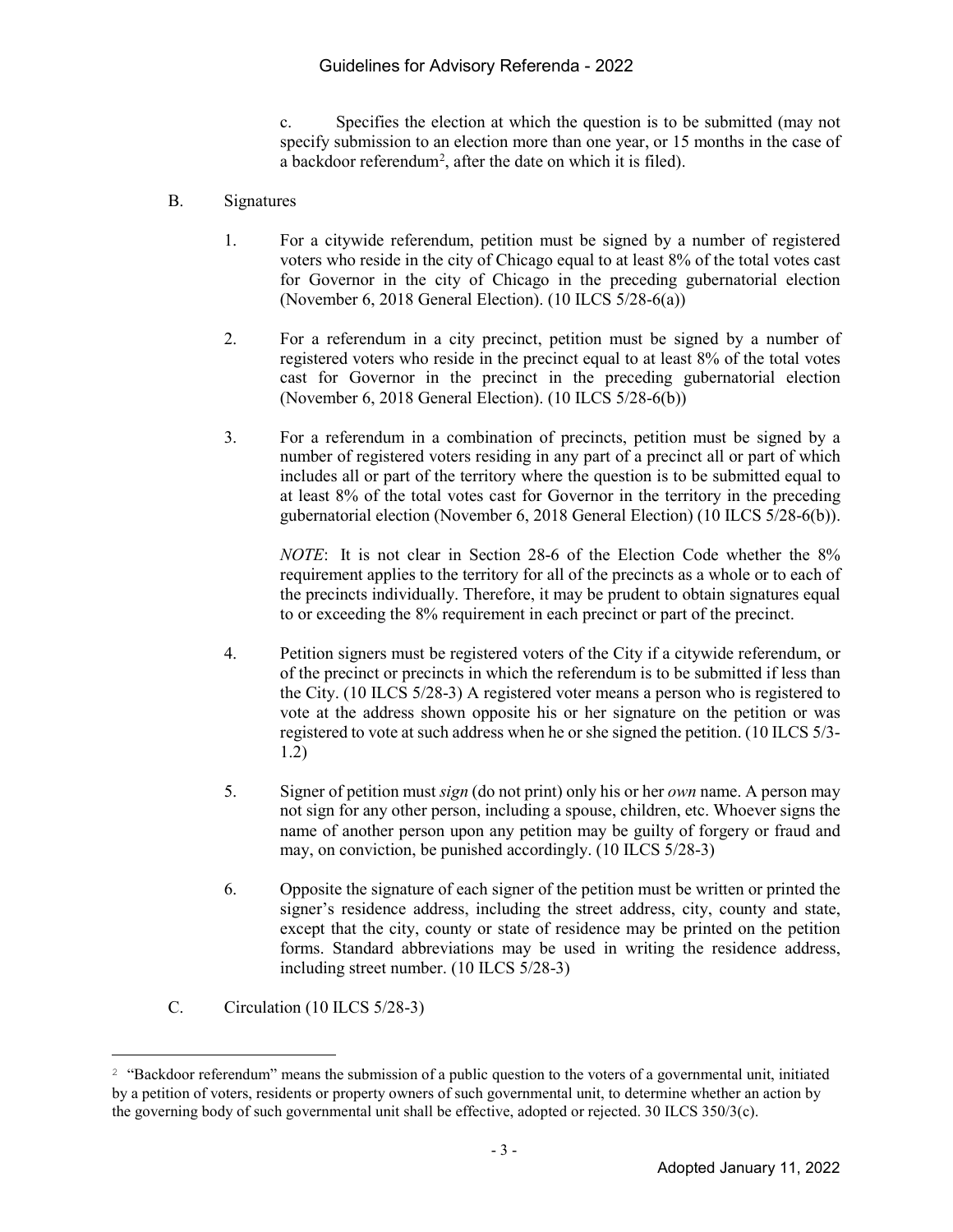- 1. A petition circulator must be at least 18 years of age on the date of the immediately following general or consolidated election and a citizen of the United States. (10 ILCS 5/3-6)
- 2. At the bottom of each sheet of a petition there must be a statement, signed by the circulator of that petition sheet, stating his or her street address and city, county and state, certifying that the signatures on that sheet were signed in his or her presence and are genuine, and that to the best of his or her knowledge and belief the persons so signing were at the time of signing the petition registered voters of the city, or of the precinct or precincts in which the question is to be submitted, as the case may be, and that their respective residences are correctly stated on the petition.

#### D. Notarization

The circulator of each petition sheet must personally appear before a notary public, sign the statement on the bottom of the petition sheet and have the signed affidavit notarized. (10 ILCS 5/28-3)

E. Amendment of Petition Prohibited

Except as otherwise may be provided in another statute authorizing the public question, a petition, when presented or filed, cannot be withdrawn, altered, or added to, and no signature can be revoked except by a revocation in writing presented or filed with the Board of Election Commissioners before the presentment or filing of the petition. (10 ILCS 5/28-3)

## *IV. Deadlines; Certification Requirements*

A. Usually, a petition for an advisory referendum must be filed and received not less than 92 days before a regular election. (10 ILCS  $5/28-2(a)$ ) However, due to special legislation enacted by the Illinois General Assembly for the 2022 election cycle, a petition for an advisory referendum to be held during the June 28, 2022, general primary must be filed not less than 99 days before that general primary.  $(10$  ILCS  $5/2A-1.1b(d))$ 

> For the June 28, 2022 general primary, the deadline for filing a petition is Monday, March 21, 2022. (10 ILCS 5/2A-1.1b(d))

> For the November 8, 2022 general election, the deadline for filing a petition is Monday, August 8, 2022. (10 ILCS 5/28-2(a))

The petition shall be filed with the Chicago Board of Election Commissioners. (10 ILCS 28-6(b))

B. An ordinance or resolution initiating an advisory referendum must be adopted by the Chicago City Council not less than 79 days before a regular election. (10 ILCS 28-2(c))

> For the June 28, 2022 general primary, the deadline for adoption is Monday, April 11, 2022 (Sunday, April 10, 2022 is the  $79<sup>th</sup>$  day before the primary – deadline moved to next business day per 10 ILCS 5/1-6).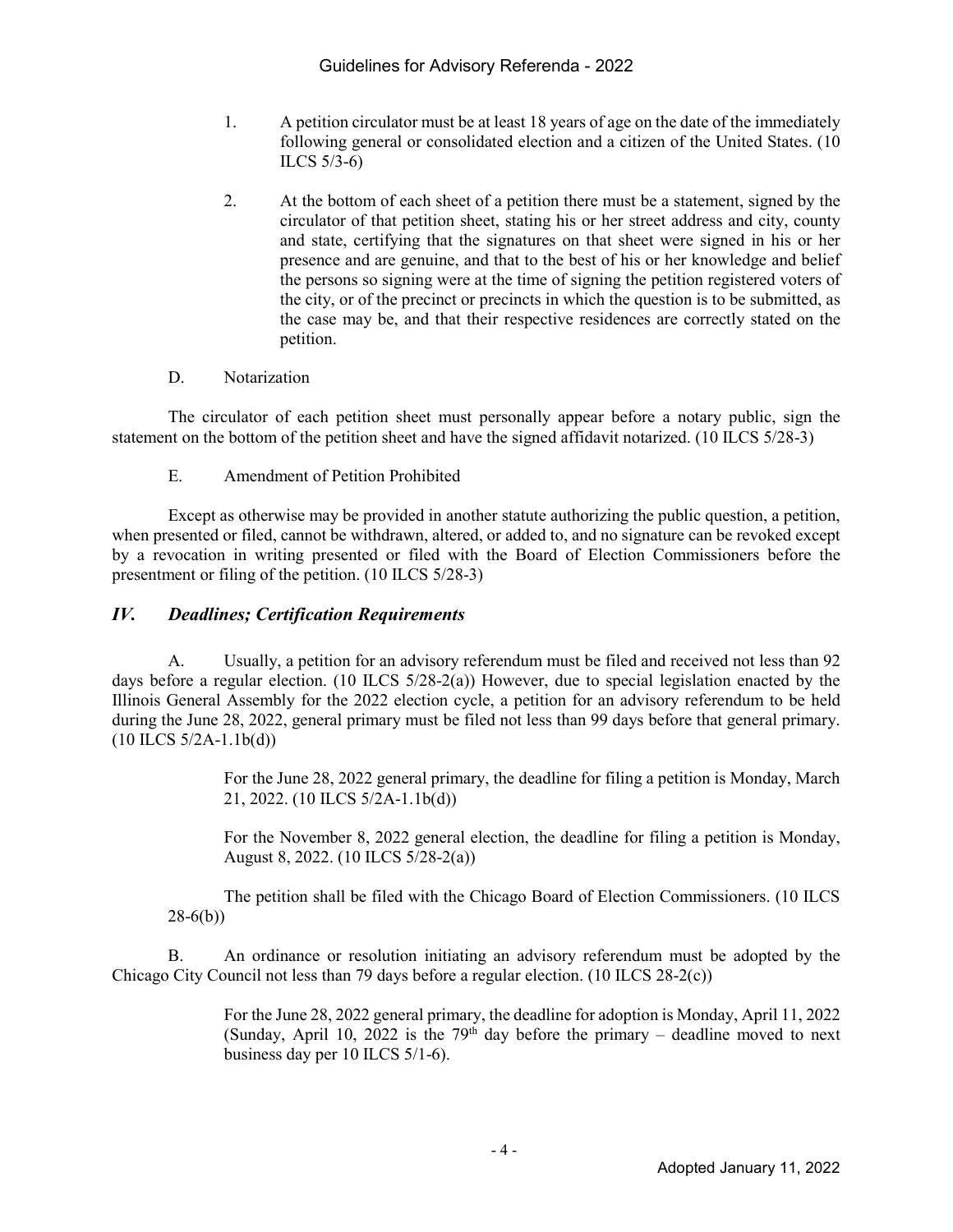For the November 8, 2022 general election, the deadline for adoption is Monday, August 22, 2022 (Sunday, August 21, 2022 is the  $79<sup>th</sup>$  day before the election – deadline moved to next business day per 10 ILCS 5/1-6).

Not less than 68 days before a regular election, the City Clerk shall certify to the Chicago Board of Election Commissioners any public question timely initiated by action of the Chicago City Council. (10 ILCS 5/28-5)

For the June 28, 2022 general primary, the deadline for the City Clerk's certification is Thursday, April 21, 2022.

For the November 8, 2022 general election, the deadline for the City Clerk's certification is Thursday, September 1, 2022.

The City Clerk shall certify to the Chicago Board of Election Commissioners any public questions to be submitted to the voters of or within the City of Chicago that were initiated by action of the Chicago City Council. (10 ILCS 5/28-5) The certification shall include:

- i. the form of the public question to be placed on the ballot
- ii. the date on which the public question was initiated by the adoption of a resolution or ordinance of the Chicago City Council
- iii. a certified copy of the ordinance or resolution requiring submission of the public question
- iv. in the case of a question of public policy concerning a contiguous territory included entirely within but less than the entire city of Chicago, the precinct or precincts included in the territory concerning which the public question is to be submitted
- v. a common description of such territory, in plain and nonlegal language as set forth in the ordinance or resolution initiating the public question
- vi. specify the election at which the question is to be submitted (may not specify submission to an election more than one year, or 15 months in the case of a backdoor referendum, after the date on which it is adopted).

If the resolution or ordinance did not specify a particular election for its submission, the City Clerk shall certify or recertify the question for submission on the ballot at the next regular election no more than one year, or 15 months in the case of a backdoor referendum, subsequent to the adoption of the initiating resolution or ordinance.

### *V. Number of Propositions Limited: "Rule of 3"*

A. Not more than 3 questions of public policy – whether initiated by petition of voters or by city ordinance or resolution – may be submitted to citywide referendum at the same election. (10 ILCS 5/28-1)

- 1. Rule applies to both advisory and legally binding questions.
- 2. Rule does not apply to statewide or countywide referenda that may appear on the ballot in the city.
- 3. Rule does not apply to a referendum in a ward, precinct or a combination of precincts.